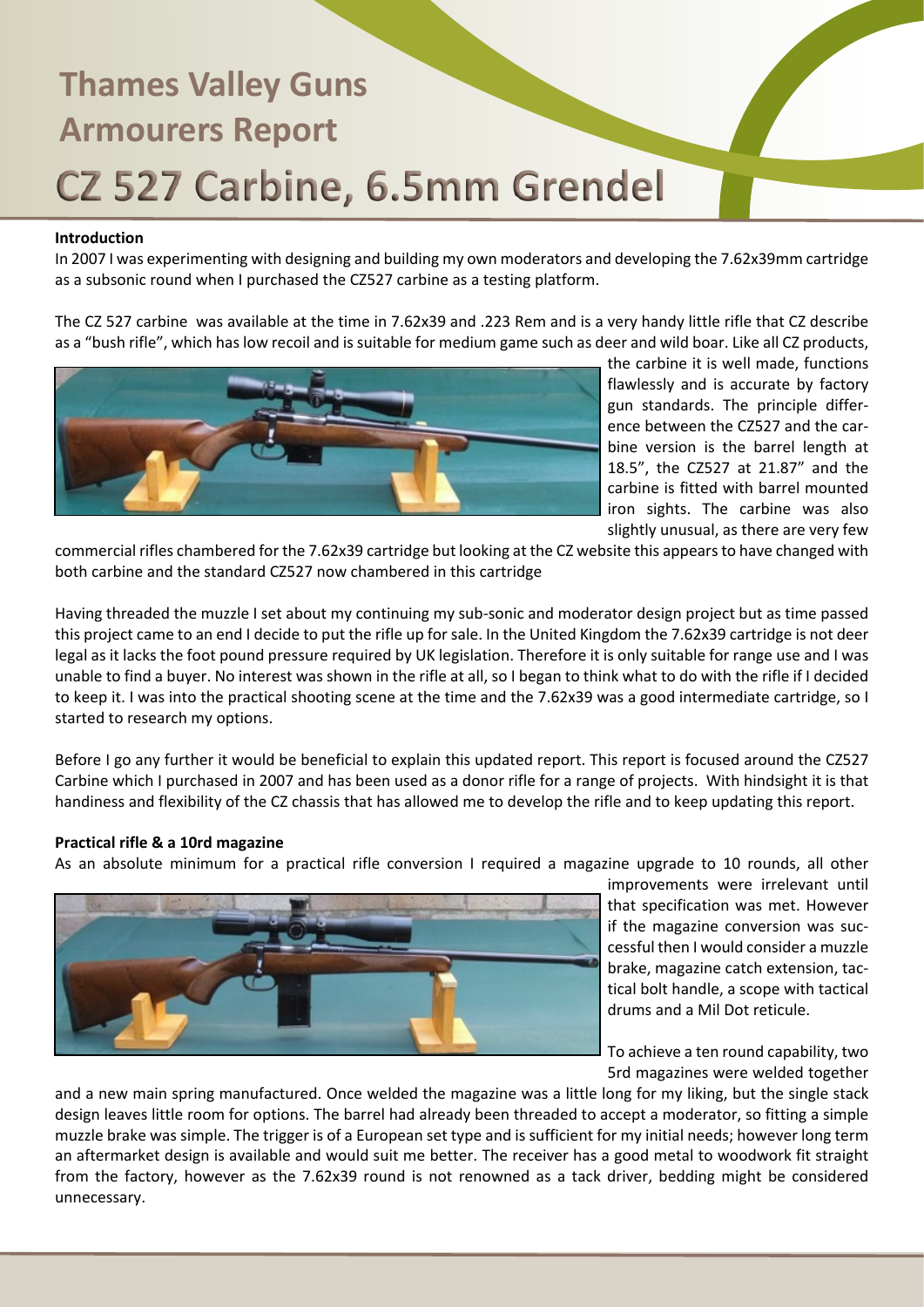The carbine was functioned and range tested but suffered some setbacks. Carbine and muzzle brake functioned well, however the magazine would only function reliably with eight rounds, not ideal for practical shooting in the UK were a ten round capability is a minimum. So it was back to the drawing board for the magazine. After many failed attempts to perfect the magazine and with the main spring being the primary offender I decided to stop the project as the 10rd Holy Grail seemed to be most elusive, however I am sure if I could get some one to manufacture a decent spring and magazine platform it would resolve the problem.

So it was back to square one and what to do with a rifle that was difficult to sell and it was not going to make a successful practical rifle.

### **6.5mm Grendel**

Prior to my trials and tribulations in 2001, Bill Alexander, a UK Armourer went to the US and developed amongst other things the 6.5mm Grendel cartridge whose heritage had evolved from the 7.62x39mm and the 6mm PPC rounds. I had been studying the new round with interest as it was being aimed as a potential replacement for the 5.56mm military round and any successful candidate would not only become a major military calibre but a high flyer on the civilian ammunition market as well.

The Grendel cartridge had an impressive performance with projectile weights ranging from 90gr to 140gr. A 123gr projectile with a velocity of 2600fps is capable of outstanding accuracy at 1200 yrds, considerably flatter trajectory and has 50% less felt recoil than the standard 7.62mm NATO round. With chamber pressures at 52000Psi, the 7.62x39 at 51500Psi and sharing the same bolt face, my CZ carbine had potentially a new future

For those who require more details ref the cartridge itself, Alexander arms is the designer/developer and their website for the 6.5mm Grendel is at http://www.alexanderarms.com/products/65-grendel

### **CZ 527 6.5mm Grendel Carbine Conversion**

Whilst the Grendel was first unveiled in North Carolina in 2003 it was still a relatively new cartridge in the UK even by 2007. The most obvious conversion was going to be the barrel, so I stripped the rifle down and sent it to the only Gunsmith with Grendel chamber reamers that I was aware of in the UK. Whilst I was informed that this little exercise would take three months, it was nearly six months before I received the rifle back – you need a lot of patience with the British gun industry.





#### **Barrel**

The stainless steel replacement barrel has a length of 24", is 1.22" at the chamber and is 0.85" at the muzzle. Twist rate is one in nine, the muzzle is threaded, crowned and is fitted with a thread protector.

At 24" the barrel has a 6" advantage over the old 7.62x39 barrel and as a result 95.8% of the propellant is burnt making it a far more efficient design,

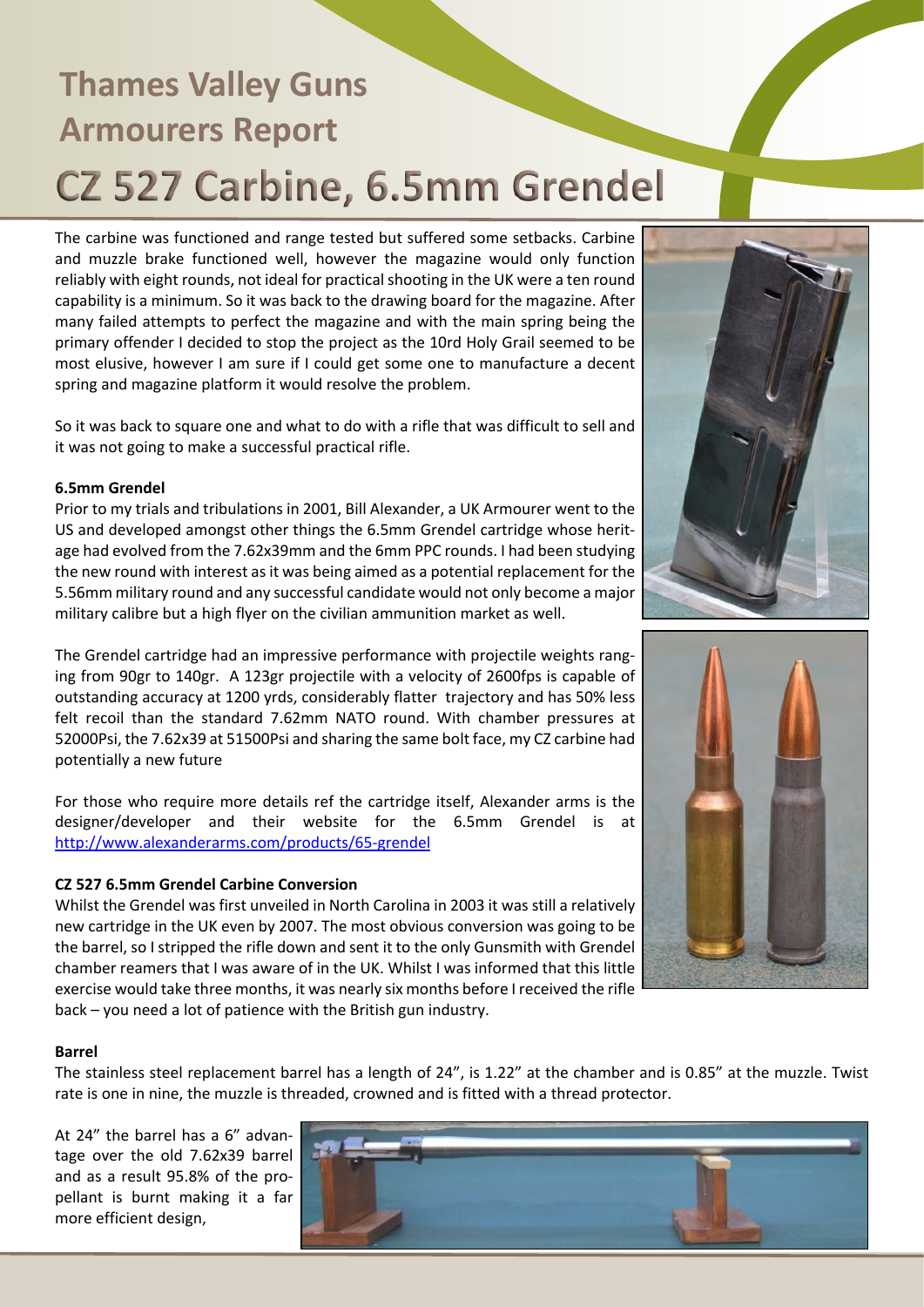however whilst the carbine format has now been lost, the extra weight of the new barrel is negligible. The receiver/barrel was bedded, ensuring the barrel is fully floating thereby guaranteeing maximum accuracy.

### **Trigger**

The CZ 527 carbine comes from the factory with a European set trigger. This type of trigger can be released in two



ways. Simply pull the trigger and it will release the firing pin, but the trigger pull is fairly heavy and course. The second alternative is to push the trigger forward (set) and the trigger pull is now much lighter and crisper. However I am not a fan of any set type trigger and the CZ trigger is no exception. Whilst the set trigger is lighter the pull is long and you are unsure when the sear will actually release, therefore reducing accuracy.

As a result I purchased a Basix after market trigger and

found it to be far superior. The trigger is advertised as a "DIY" design, however you have to fit the new trigger into the current assembly and any foul-ups will make the rifle unsafe. Therefore I would recommend that this job is left to an Armourer/Gunsmith. The new trigger converts the set trigger function into a traditional single pull design which can be reduced to 1.0lb, making the rifle far more accurate and efficient to use.

#### **Receiver**

Being a carbine the receiver at just under 7" and is noticeably shorter than your traditional receiver, this is largely



dictated by the small ejection port which measures only 2.2". The CZ527 range of rifles are classified as Mini-Mauser actions and therefore there are certain similarities, albeit on a smaller scale to the tradition Mauser. The method of locking is the same but unlike the traditional large frame Mauser there is an absence of a third locking lug recess at the rear of the receiver. Underneath the receiver there is the recoil lug but as the dimensions are fairly small, the master screw secures into the receiver frame. Behind this is the magazine well, the magazine catch spring and behind this the trigger assembly.

The bolt release/bolt stop is a different design to the large Mauser but the operating principle is identical. The 527 carbine safety catch is integral with the receiver and cannot be applied unless the bolt is cocked. Applying the safety catch disengages the cocking piece from the sear and locks the bolt.

### **Stock**

The original stock was not suitable for a heavier aftermarket target barrel and visually it looks poor and out of proportion with the new barrel configuration. Therefore I had three options, CZ make laminate and Kevlar stocks or



you can go to an aftermarket manufacture such as H-S precision. I decided on CZ and originally was going to go for their Kevlar model, however I was in for a shock as the UK importer was charging a king's ransom, so I settled on the laminate stock which itself was not cheap.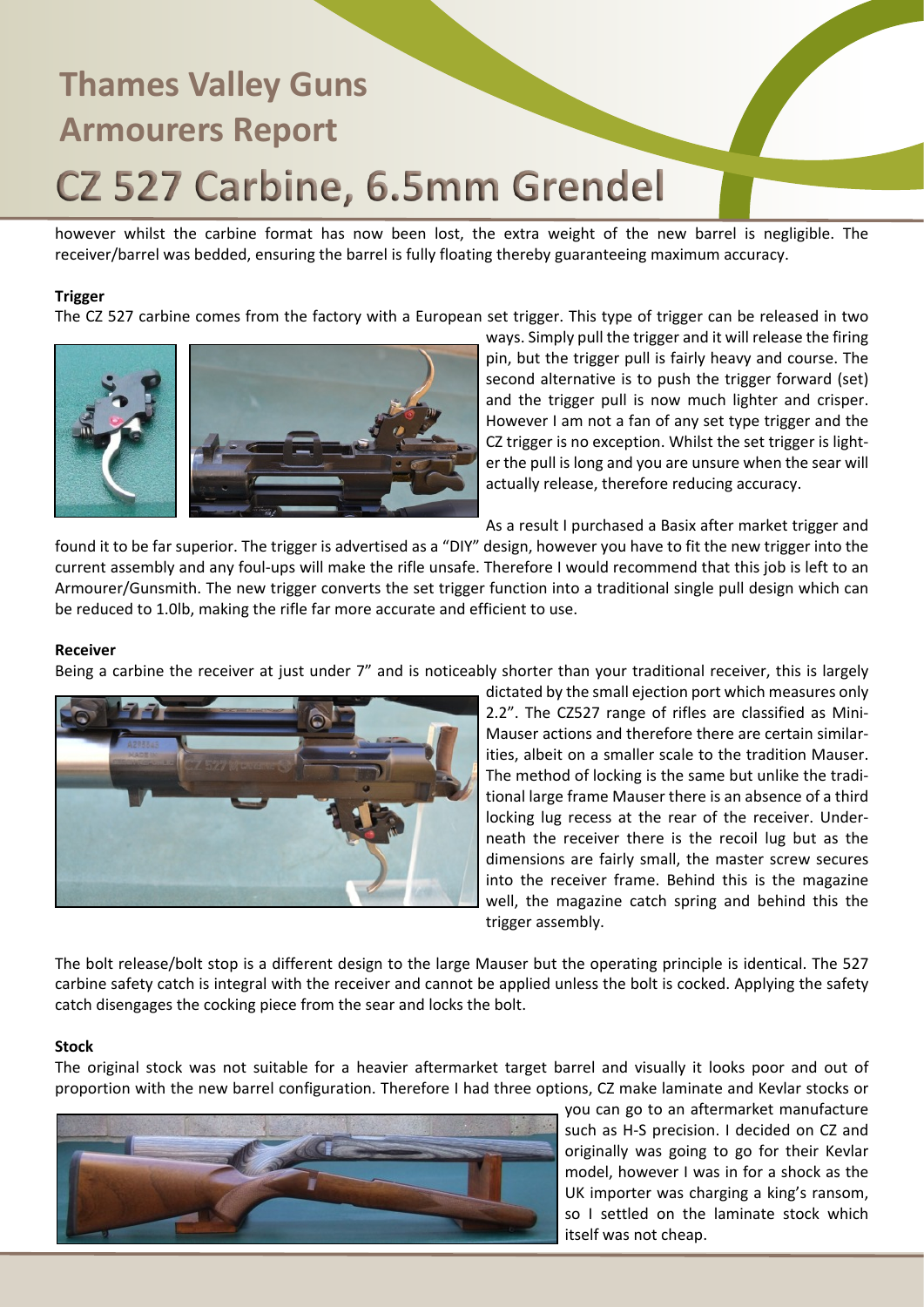Fitting the heavy target barrel/action to the new stock was not to be a straight forward as it initially appeared. Whilst



the laminate CZ stock was designed for a varmint barrel, it still needed to be relieved considerably around the chamber and in the barrel channel to allow it to sit correctly. CZ Mini Mauser actions have a small receiver footprint, therefore pillar bedding is not an really an option in my opinion as there is little room.

To improve the rifles overall handling I added a monopod to the rear QD stud. The aim was not to use it as a monopod but rather to act as a grip and secondly to protect the heel of the butt. In 2017 I removed the front QD stud and fitted a picatinny rail for the forend. The QD stud was fine for fitting a Harris bipod but the new Atlas bipod's are definitely superior and therefore required a rail.

One element of the CZ527 design that really appeals to me is the complete lack of polymer style trigger guard and magazine housings etc that are commonly found today on moderately or even more expensive guns. So far CZ appears to have avoided that downward slope of poor quality and cost cutting. The CZ527 magazine housing is a good all metal design which has a magazine guide, simple but effective magazine catch and supports the receiver solidly within the furniture. If I had one minor criticism it would be aimed at the magazine catch being a little on the short side. I'm sure its fine for hunting but to improve the speed and efficiency of a magazine change, it needs to be extended which is exactly what I have done and as can be seen in the image above.

### **Bolt Assembly**

Whilst the CZ527 is often described a mini Mauser design, I would limit that description to the bolt face, locking lugs, extractor claw, bolt stop and ejector but that is really where the similarities stop. The remainder of the bolt is quite different.

Because of the Mauser style extractor claw, rounds cannot be feed into the chamber singularly by hand as this will





break the extractor and unlike the classic Mauser designs of WWII, the CZ bolt only has two locking lugs located in the bolt head. However whilst the bolt has lost its third safety lug it is apparent that when the bolt handle is fully depressed, the bolt handle is fully engaged in the receiver and should there be a catastrophic failure the bolt handle would act as a safety lug.

The firing pin assembly is completely different to the classic Mauser and as a result the cocking piece contains the sear and is pinned to the firing pin. Stripping the bolt is easy when compared to the old designs, the cocking piece is rotated, it releases the spring tension and the bolt handle can be withdrawn from the bolt body and the firing pin assembly can be removed. Re-assembly is in reverse and the bolt handle is designed so it cannot be fitted the wrong way. The bolt handle is heavily cranked to permit the fitting of a scope and as part of the practical rifle saga when the rifle was in 7.62x39mm, I had the bolt handle fitted with a tactical version as I found the original design unsuitable.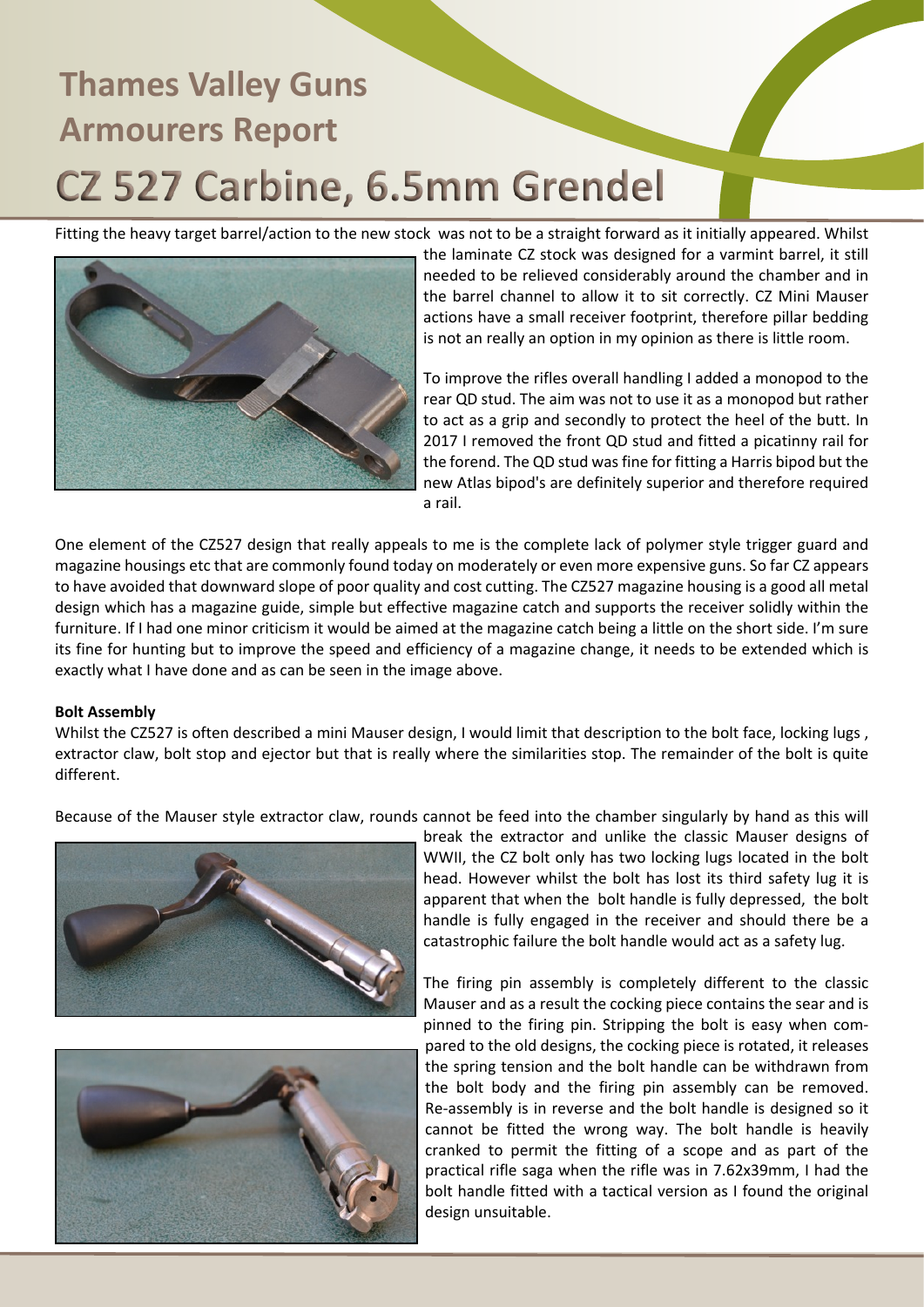### **Scope Rings**

As one would expect for a modern rifle, the receiver is machined for scope rings but the dovetail has an unusual width of 16mm, plus has an key way cut into the rear base to prevent scope creep. CZ produce their own rings but you can fit cheaper Millet rings if you wish. My choice originally was to fit CZ's steel 1" medium rings, they are more expensive but in my opinion the build quality is worth the extra pennies. More recently picatinny adaptor rails have appeared on the market which allow the use of picatinny/weaver bases and in this particular case I have replaced the original CZ set with a APEX rail which allow more flexibility with the scope and fitting of the rings.

One other point that is worth mentioning is scopes with long 30mm tubes, not only do they look out of proportion to the small receiver of the rifle but I found installing scopes with 30mm tubes meant mounting the scopes exceptionally high to clear the bolt handle, therefore I found it more practical to utilise scopes with 1" tubes.

### **Ammunition**

The reader must remember, I first wrote this Armourers report in 2007 and the 6.5mm Grendel round was in its early years. Ammunition was a concern, primers and bullets were no problem but brass and dies were a little more difficult to obtain. Brass was only made by Lapua and Alexandra Arms and there was none available within the UK, but this would change over the next couple of months. Brass is expensive with both manufacturers charging just short of a £100 for a hundred cases. Dies are available, with three manufacturers being available; I choose a Redding two die set at approx £75.00, again not cheap but I had considerable experience with these dies and found them to be very good. There where no specific Grendel shell holders that I am aware of within the market place so I used a 7.62x39 model from RCBS as they had the same diameter rim.

It was with the shell holder that I encountered my first problem. The gunsmith had machined and fitted my barrel precisely. When I came to resize the brass, no matter how much I adjusted the dies I could not get the bolt to close. I had one possible solution and that was to stone down the shell holder. Shell holders are hardened so you can't file them, the only option is to stone and you have to do it so the holder remains square. So



with great patience I slowly stoned the shell holder. After 60 minutes work, I refitted the holder in the press and resized the brass – it worked, by removing couple of thou, it was sufficient to allow adjustment of the die and for the bolt to close without resistance.

### **Reloading**

At the time of updating this report, the 6.5mm Grendel has become a popular cartridge and as a result it is available as a factory round by a number of manufacturers, PPU, Hornady & wolf but to name a few. However in 2007 and in the UK you had to reload 6.5mm Grendel as there was no factory ammunition and reloading data was limited to one or two manuals.

Vihtavuori have an entry in their 4th edition manual, recommending powders are N130, N530 and N133. As I am a fan of Vihtavuori powder I decided to use N530 together with a Hornady 95gr bullet which I had previously experimented with in the 6.5x55SW. Performance data of this bullet/powder combination is not in print at the time so it was down to me to sort out a suitable combination that would suit the CZ.

When in the design stage, the original military specifications that the Grendel had to conform to where as follows; suitable for an assault rifle mechanism with a range out to 400yrds, 800yrds for a Sniper rifle and 1000/1200 for a machine gun. My requirements were somewhat more simple with an accurate target engagement between 100 and 600yrds. My first reloading exercise proofed very successful with regular 0.75" groups at 100yrds. Best load was 27grns of Viht N530 producing an average velocity of 2629fps.